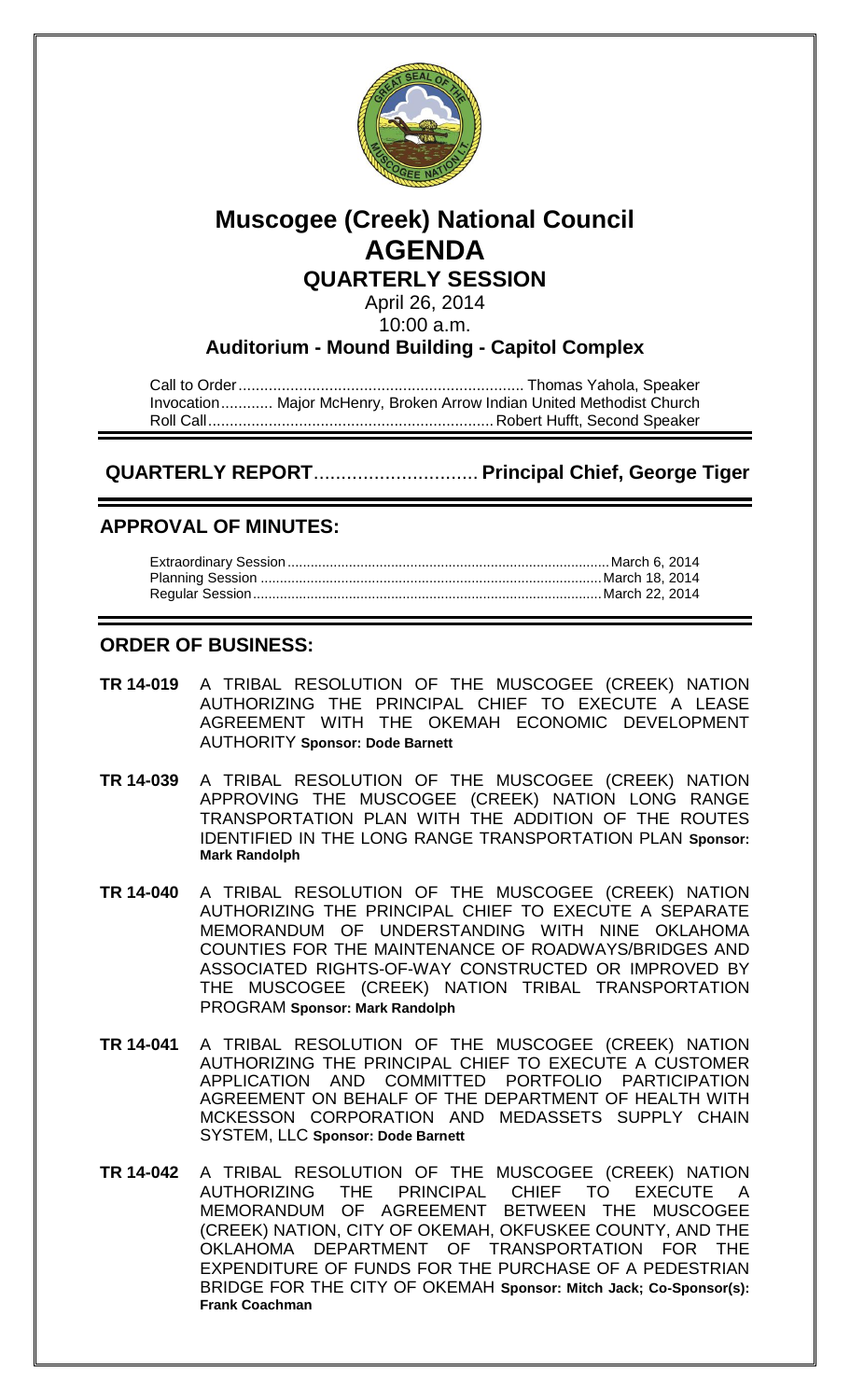#### **Page 2 of 4 Quarterly Session April 26, 2014**

- **TR 14-043** A TRIBAL RESOLUTION OF THE MUSCOGEE (CREEK) NATION AUTHORIZING THE PRINCIPAL CHIEF TO EXECUTE A TRANSFER AGREEMENT BETWEEN THE MUSCOGEE (CREEK) NATION AND THE UNITED STATES OF AMERICA ACTING THROUGH INDIAN HEALTH SERVICE **Sponsor: Darrell Proctor**
- **TR 14-044** A TRIBAL RESOLUTION OF THE MUSCOGEE (CREEK) NATION AUTHORIZING THE PRINCIPAL CHIEF TO EXECUTE A TRANSFER AGREEMENT BETWEEN THE MUSCOGEE (CREEK) NATION, THE UNITED STATES OF AMERICA, THE OKFUSKEE COUNTY RURAL WATER DISTRICT #2, AND THE CITY OF MUSKOGEE **Sponsor: Darrell Proctor**
- **TR 14-045** A TRIBAL RESOLUTION OF THE MUSCOGEE (CREEK) NATION AUTHORIZING THE PRINCIPAL CHIEF TO EXECUTE AN APPLICATION FOR CREDIT WITH BIMBO BAKERIES USA, INC. BEHALF OF THE DEPARTMENT OF HEALTH **Sponsor: Lucian Tiger III**
- **TR 14-046** A TRIBAL RESOLUTION OF THE MUSCOGEE (CREEK) NATION AUTHORIZING THE PRINCIPAL CHIEF ON BEHALF OF THE MUSCOGEE (CREEK) NATION DEPARTMENT OF HEALTH TO EXECUTE A BUSINESS ASSOCIATE AGREEMENT AND FACILITY AUTHORIZATION REQUEST WITH THE OKLAHOMA STATE DEPARTMENT OF HEALTH **Sponsor: Dode Barnett**
- **TR 14-047** A TRIBAL RESOLUTION OF THE MUSCOGEE (CREEK) NATION AUTHORIZING THE PRINCIPAL CHIEF TO EXECUTE A RENTAL AGREEMENT FOR LINEN RENTAL SERVICES WITH SUPERIOR LINEN SERVICE FOR THE DEPARTMENT OF HEALTH **Sponsor: Lucian Tiger III**
- **TR 14-048** A TRIBAL RESOLUTION OF THE MUSCOGEE (CREEK) NATION AUTHORIZING THE PRINCIPAL CHIEF TO EXECUTE A BANKCARD MERCHANT MEMBERSHIP APPLICATION AND MERCHANT AGREEMENT WITH TRANSFUND FOR CREDIT CARD MERCHANT SERVICES AT THE MUSCOGEE (CREEK) NATION **Sponsor: Pete Beaver**
- **TR 14-049** A TRIBAL RESOLUTION OF THE MUSCOGEE (CREEK) NATION AUTHORIZING THE GAMING OPERATIONS AUTHORITY BOARD TO TRASNFER SURPLUS FIREARMS AND AMMUNITION TO THE MUSCOGEE (CREEK) NATION LIGHTHORSE DEPARTMENT FOR PROPER STORAGE AND / OR DISPOSAL **Sponsor: Robert Hufft**
- **TR 14-050** A TRIBAL RESOLUTION OF THE MUSCOGEE (CREEK) NATION AUTHORIZING THE PRINCIPAL CHIEF TO EXECUTE A CONTRACT ON BEHALF OF THE REINTERGRATION PROGRAM WITH ONE ARCHITECTURE LLC FOR THE CONSTRUCTION OF A REGIONAL TRANSITIONAL LIVING FACILITY **Sponsor: Johnnie Greene**
- **TR 14-051** A TRIBAL RESOLUTION OF THE MUSCOGEE (CREEK) NATION AUTHORIZING THE PRINCIPAL CHIEF TO EXECUTE A STANDARD FORM OF AGREEMENT BETWEEN THE MUSCOGEE (CREEK) NATION AND REDSTONE CONSTRUCTION SERVICES FOR THE CONSTRUCTION OF THE KOWETA FOOD DISTRIBUTION CENTER **Sponsor: Mark Randolph**
- **TR 14-052** A TRIBAL RESOLUTION OF THE MUSCOGEE (CREEK) NATION AUTHORIZING THE PRINCIPAL CHIEF TO EXECUTE A STANDARD FORM OF AGREEMENT BETWEEN OWNER AND DESIGN-BUILDER WITH G.S.E. CONSTRUCTION INC. FOR THE DESIGN-CONSTRUCTION OF THE WILSON INDIAN COMMUNITY ACTIVITY CENTER **Sponsor: Johnnie Greene**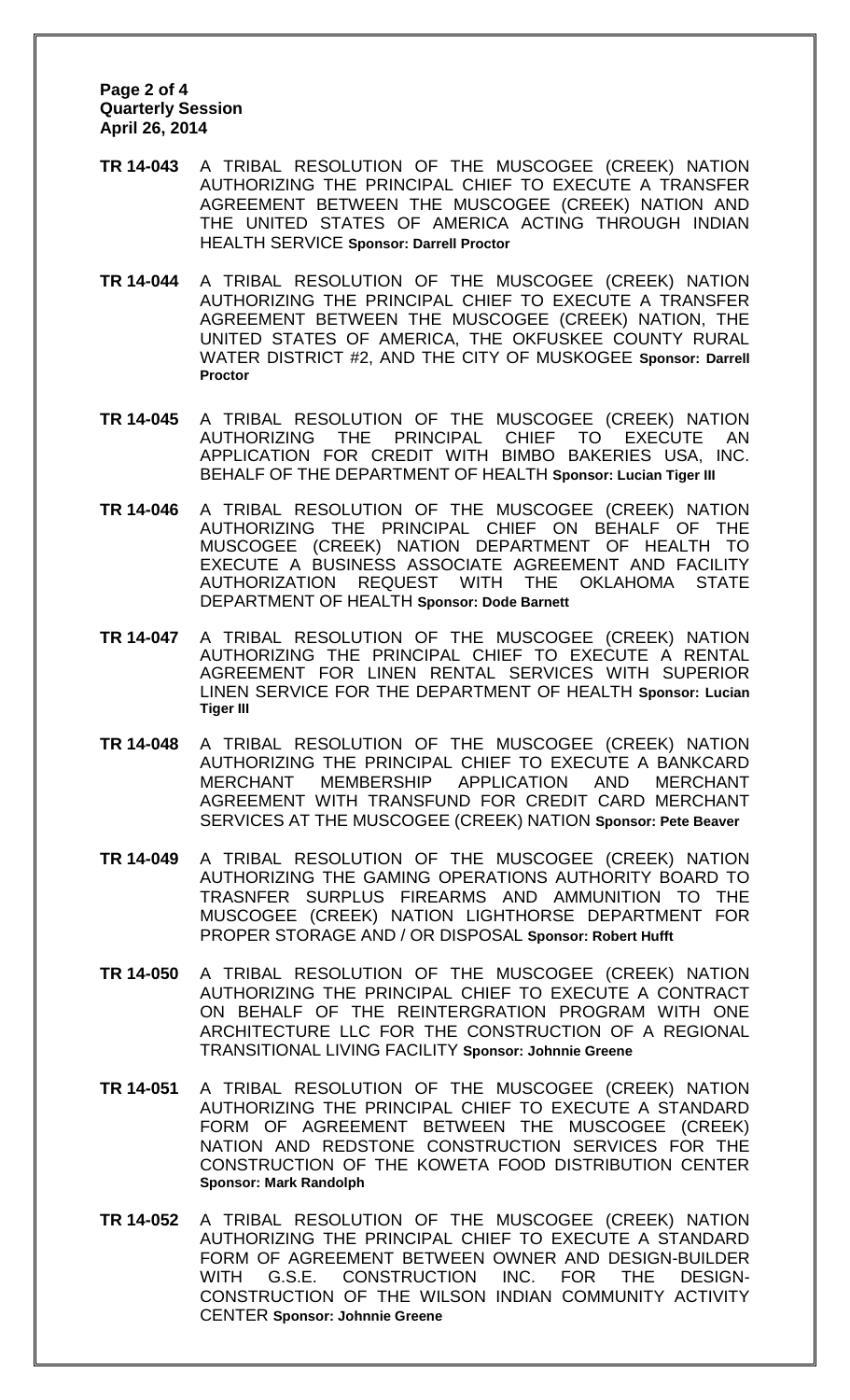**Page 3 of 4 Quarterly Session April 26, 2014**

- **TR 14-053** A TRIBAL RESOLUTION OF THE MUSCOGEE (CREEK) NATION ADOPTING A HOUSING ASSISTANCE POLICY FOR USE WITH INDIAN HOUSING BLOCK GRANT FUNDING **Sponsor: Lucian Tiger III**
- **TR 14-054** A TRIBAL RESOLUTION OF THE MUSCOGEE (CREEK) NATION AUTHORIZING THE EXECUTION OF FEDERAL TRANSIT ADMINISTRATION FISCAL YEAR 2014 CERTIFICATIONS AND ASSURANCES **Sponsor: David Nichols**
- **TR 14-055** A TRIBAL RESOLUTION OF THE MUSCOGEE (CREEK) NATION AUTHORIZING THE GAMING OPERATIONS AUTHORITY BOARD TO EXECUTE A FRANCHISE AGREEMENT WITH JOHNNY ROCKETS LICENSING, LLC, AND CONTRACT WITH MANHATTAN/REDSTONE FOR RENOVATIONS NECESSARY TO OPERATE A JOHNNY ROCKETS RESTAURANT AT RIVER SPIRIT CASINO **Sponsor: Robert Hufft**
- **TR 14-056** A TRIBAL RESOLUTION OF THE MUSCOGEE (CREEK) NATION AUTHORIZING THE GAMING OPERATIONS AUTHORITY BOARD TO EXECUTE AN AGREEMENT WITH RENOVATIONS BY HELMS, INC. FOR THE RENOVATION OF THE MUSCOGEE (CREEK) NATION DUCK CREEK CASINO **Sponsor: Robert Hufft**
- **TR 14-057** A TRIBAL RESOLUTION OF THE MUSCOGEE (CREEK) NATION AUTHORIZING THE GAMING OPERATIONS AUTHORITY BOARD TO EXECUTE A CONTRACT FOR ELECTRIC SERVICE WITH PUBLIC SERVICE OF OKLAHOMA FOR ELECTRIC SERVICES TO RIVER SPIRIT CASINO **Sponsor: Robert Hufft**
- **TR 14-058** A TRIBAL RESOLUTION OF THE MUSCOGEE (CREEK) NATION AUTHORIZING THE PRINCIPAL CHIEF TO EXECUTE AN ATTORNEY ATTACHMENT TO THE COMPACT OF SELF-GOVERNANCE BY AND BETWEEN THE MUSCOGEE (CREEK) NATION AND THE UNITED STATES OF AMERICA **Sponsor: Dode Barnett**
- **NCA 14-030** A LAW OF THE MUSCOGEE (CREEK) NATION AUTHORIZING A DONATION TO THE RURAL WATER, SEWER, SOLID WASTE MANAGEMENT DISTRICT #3, SEMINOLE COUNTY, OKLAHOMA **Sponsor: Mitch Jack; Co-Sponsor(s): Franklin Coachman (\$105,786.55)**
- **NCA 14-041** A LAW OF THE MUSCOGEE (CREEK) NATION AUTHORIZING A DONATION TO HEARTLAND HERITAGE CENTER **Sponsor: Shirlene Ade (\$500.00)**
- **NCA 14-045** A LAW OF THE MUSCOGEE (CREEK) NATION CREATING A NEW CHAPTER UNDER MCNCA TITLE 37, ENTITLED THE CAMPAIGN FINANCE DISCLOSURE ACT AND TO ESTABLISH A PUBLIC OFFICIALS ETHICS COMMISSION **Sponsor: David Nichols; Co-Sponsor(s): Frank Coachman, David Hill, Lucian Tiger III**
- **NCA 14-049** A LAW OF THE MUSCOGEE (CREEK) NATION AUTHORIZING THE EXPENDITURE OF GRANT FUNDS AWARDED TO THE MUSCOGEE (CREEK) NATION DEPARTMENT OF HOUSING FROM THE OKLAHOMA NATIVE ASSETS COALITION FIRST NATIONS DEVELOPMENT INSTITUTE **Sponsor: Dode Barnett (\$3,500.00)**
- **NCA 14-050** A LAW OF THE MUSCOGEE (CREEK) NATION AUTHORIZING A DONATION TO WES WATKINS TECHNOLOGY CENTER **Sponsor: Shirlene Ade (\$2,000.00)**